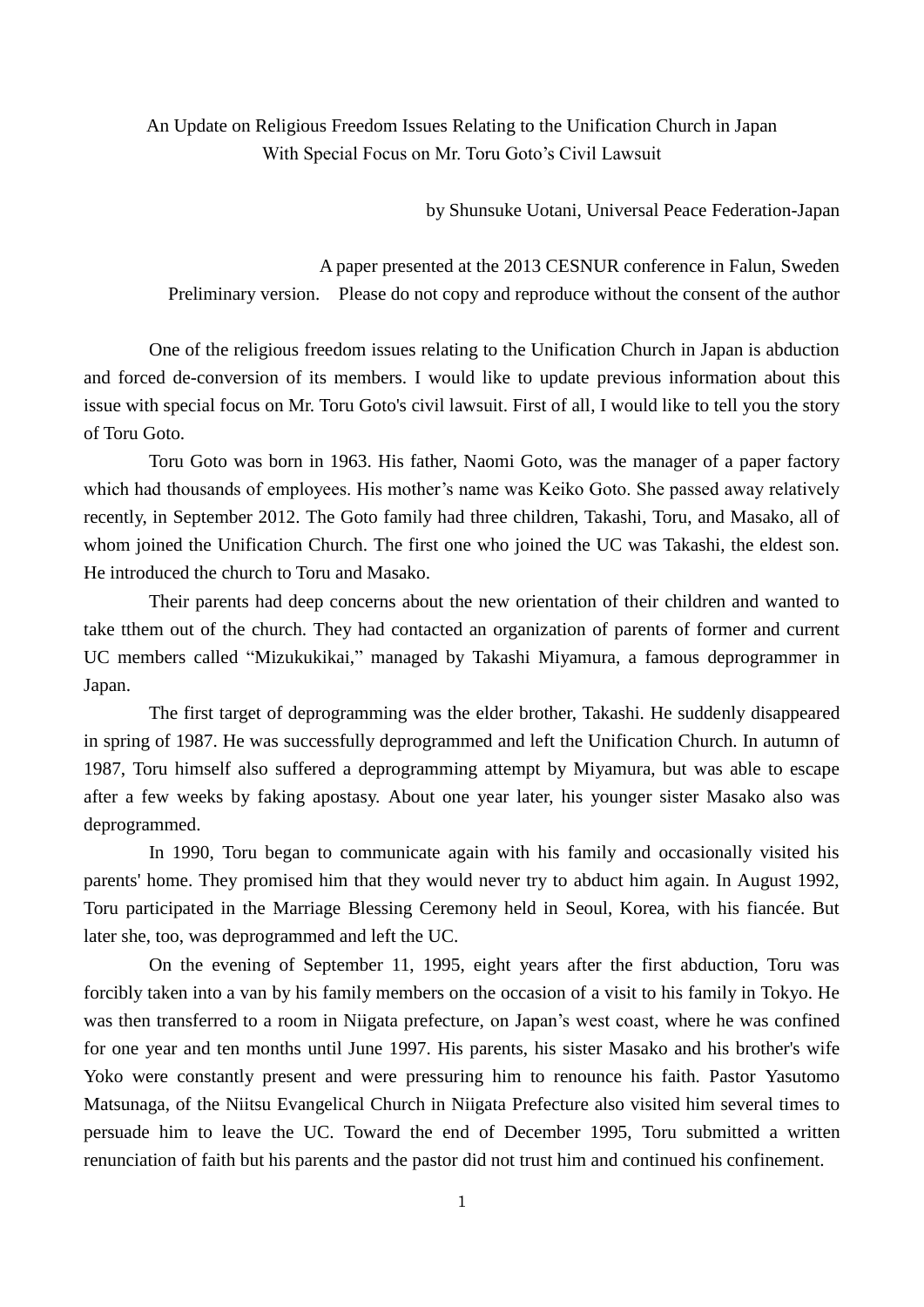Toru's father passed away from cancer on June 22, 1997. Toru was allowed to pay his final respects but he was 'accompanied' by eight people and did not see any chance to escape. He was not allowed to attend the funeral ceremony. Right after the death of his father, Toru was transferred to an apartment in Tokyo and was confined there for six months. Around the end of December 1997, he was taken to another apartment in Tokyo, which is Room 804 of Ogikubo Flower Home apartment building, where he was confined for about 10 years. Except for these excursions, he was not allowed out of doors during his entire confinement period. Miyamura visited him as many as 73 times during 1998 in order to persuade him to leave the UC.

With the passing of time, Toru became so desperate that he could not help attempting to escape even by dashing toward the entrance, only to be restrained by the family. He often screamed for help but the neighbors did not respond. Several escape attempts ended in failure and tighter surveillance. From 2004 to 2006, he made three hunger strikes, two of which were for 21 days and one for 30 days.

Around November 2007, family members started arguing about whether to go on with the confinement due to the financial burdens it imposed. Renting such an extra apartment in Tokyo easily costs at least 2,000 US Dollars per month.

On February 10, 2008, Toru's family suddenly ordered him to leave the apartment. He was then physically extremely weak. Dressed in his lounge wear, he was thrown down on the concrete corridor in front of the entrance door without any belongings or ID. Desperate for help, in the middle of winter and without adequate clothing, he began walking towards the Unification Church headquarters, which was several miles away. Suffering from cold and exhaustion, he finally came across a UC member, who offered some money, with which he could take a taxi. That evening, he was diagnosed with malnutrition and admitted to a hospital. For a while, he could barely stand on his feet.



These photos of his body were taken at the hospital, 3 days after the liberation from his confinement, by a journalist, Kazuhiro Yonemoto. He was in the state of extreme malnutrition, not as a result of his fasting but due to the prolonged intentional food deprivation for two years after the fasting ended. He was also diagnosed with severe atrophy of his leg muscles, joint problems and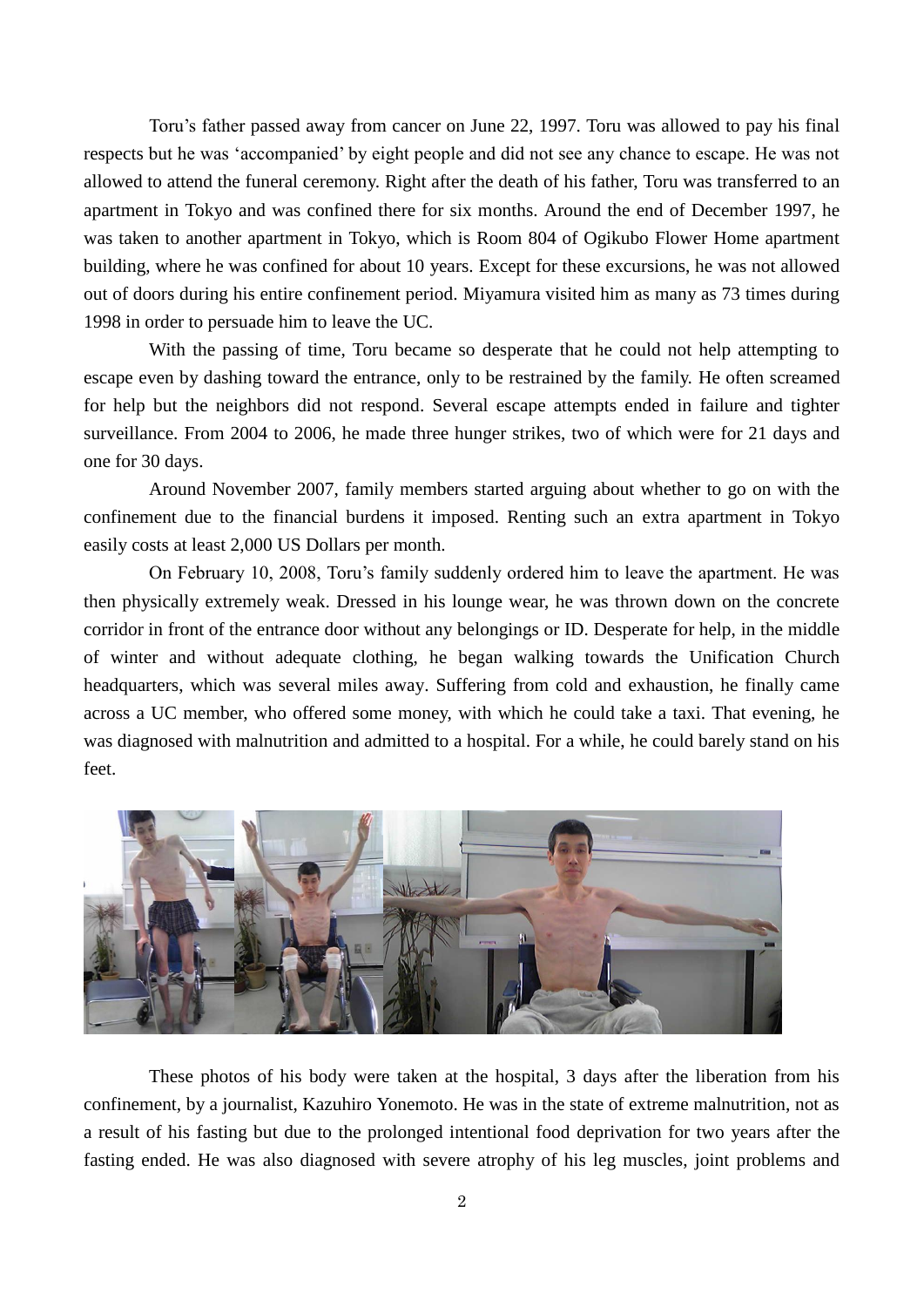other medical issues. This is how he eventually regained his freedom and returned to the Unification Church. He had been confined from the age of 31, and when he was released, he was already 44 years old.

After having regained his freedom, Toru initiated his legal fight. In 2008, he filed a criminal charge against those involved in his confinement. The police did not arrest a single person, nor did they obtain search warrants to obtain evidence. Meanwhile, the accused were able to collude in destroying evidence and concocting false stories to protect themselves. Subsequently, the Prosecutor dropped the case for "insufficient evidence" on December 9, 2009.

On February 12, 2010, Toru and his attorney visited the Prosecutor, who verbally explained to them why no charges would be brought. They said, the accused admitted that the entrance door was locked with security chain and padlock, but the purpose of the locks was not to confine Toru Goto: "The entrance door was made unopenable in order to block UC people from taking Toru back."



This photo is a reconstruction of the chain and padlock. The entrance door was locked with security chains and padlock opened from inside, not from outside. How could a rational person conclude that their purpose is anything other than to prevent someone inside the apartment from leaving without a key?

On January 31, 2011, having failed to secure a criminal prosecution, Toru filed a civil lawsuit against his family members and the deprogrammers. The amount of the damages claimed is approximately two million US Dollars. This lawsuit is currently pending; so I would like to explain what's been going on so far.

Until December 2012, almost two years were spent on 12 oral proceedings in which lawyers of both sides made allegations and produced evidence. Examinations of the plaintiff, the defendant, and witnesses started from this year, 2013. The plaintiff, Toru Goto, claims that he was abducted and confined for 12 years and five months in an attempt at forced religious de-conversion.

The defendant of this lawsuit consists of three groups. One is Takashi Miyamura. Officially, he is the director of a public relations agency called TAP Co., Ltd. He also manages an organization of parents of current and former UC members called "Mizukukikai." His career as a deprogrammer started in early 1980's.

Unlike many other Japanese deprogrammers, Miyamura is not religiously motivated. His group "Mizukukikai" has membership fees and is a financial foundation for his activity as a deprogrammer. Miyamura admitted in his recent court testimony that he has been paid by parents for his activities.

Miyamura's lawyer is Hiroshi Yamaguchi, who is the secretary-general of the anti-UC group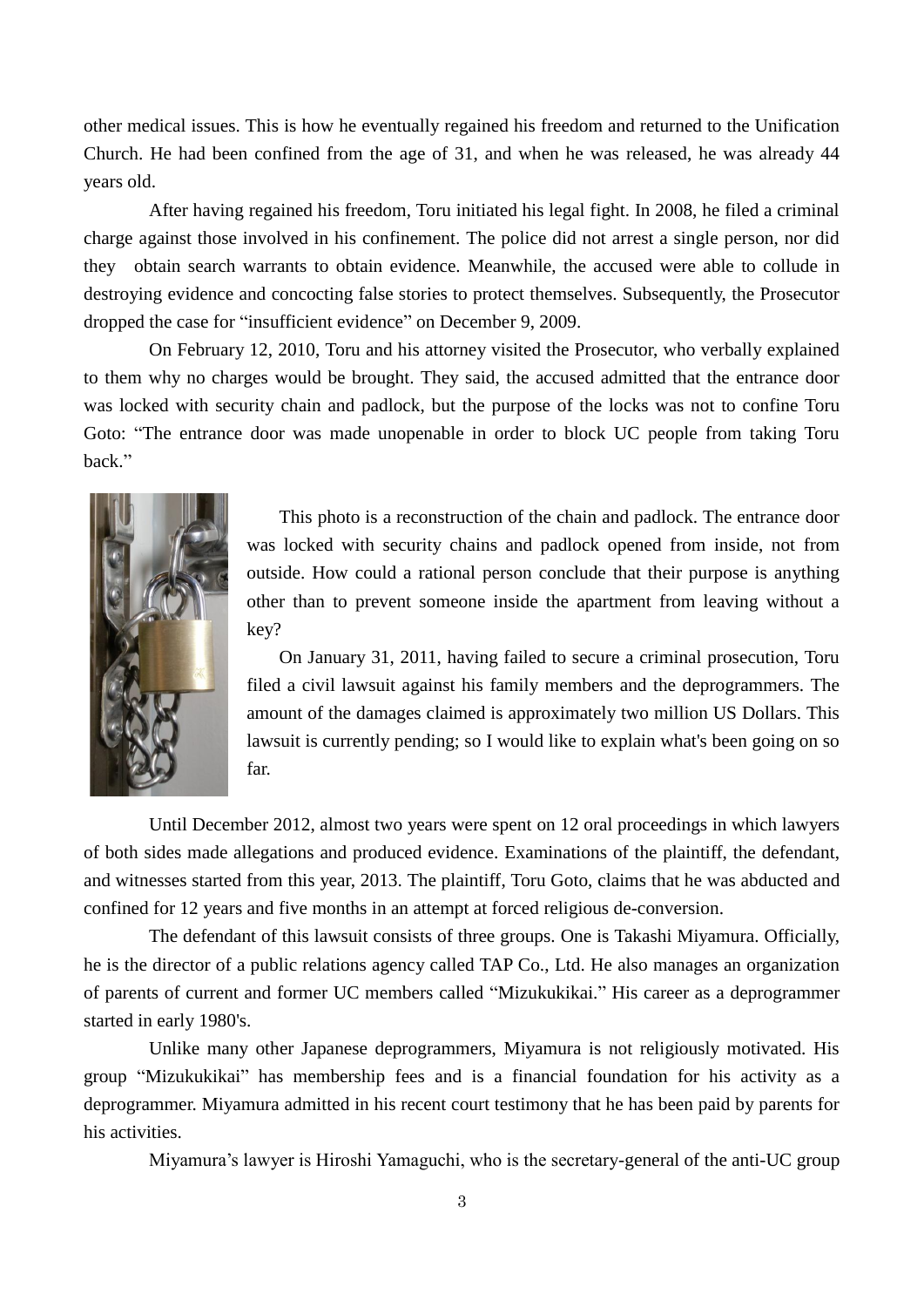known as the National Network of Lawyers against Spiritual Sales. As such, he is the *de facto* leader of anti-UC movement in Japan.

The second group of defendants is Yasutomo Matsunaga, pastor of the Niitsu Evangelical Church in Niigata Prefecture. He has deprogrammed many UC members, and many of them filed civil lawsuit against the UC, which is called "Niigata Lost Youth Compensation Case." Total numbers of the plaintiffs in these lawsuits are 58; one of them is Yoko Goto, who is sister-in-law of Toru and one of the perpetrators of his confinement. Pastor Matsunaga's lawyer is Shuji Nakamura, who also belongs to the National Network of Lawyers against Spiritual Sales.

The third group of the defendants is Toru's family members. Takashi is a former employee of Miyamura's company. He worked under Miyamura and has been engaged in various deprogramming activities. He was also one of the plaintiffs of "Lost Youth Compensation Case in Tokyo."

Yoko Goto is Takashi's current wife and a former UC member. After she was abducted and deprogrammed by Matsunaga and Miyamura she divorced her first husband and left the Unification Church. Later she got acquainted with Takashi through anti-UC activities and married him. She is a quick-tempered person and slapped Toru's face many times during his detention.

Masako Aoyagi is Toru's younger sister, who is also a former UC member who left the church by deprogramming. The lawyer of these three defendants is Takashi Yamaguchi, who is also a member of the National Network of Lawyers against Spiritual Sales.

Here are the main counter-arguments of the defendants;

- 1. There was no abduction and confinement. Toru stayed in the apartments by his own will for 12 years and 5 months from the beginning to the end.
- 2. The reason why the Toru stayed in the apartments was that he wanted to convert his family to the UC.
- 3. The reason why the entrance door was locked with security chains and padlock was to prevent the UC members from breaking into the room and seize Toru back against his will.

Examinations of the plaintiff, the defendant, and witnesses started from this year. On March 11 Toru himself testified at the Tokyo district court. Examination lasted about two hours. At the end of examination, Toru said, "I really suffered anguish from abduction, confinement, and gang mental abuse. I was stripped of my human dignity and robbed of a precious period of my life. I can never forgive the perpetrators."

Cross examination lasted about two and half hours. Toru refuted the defendant's claim that he stayed in the apartments to convert his family to the UC. He said, "That is far from the truth. The defendants' claim is a far-fetched and twisted argument as a desperate measure to justify their abduction and confinement."

On April 8, 2013, two witnesses testified at the court; one for the plaintiff and another for the defendant. The witness for plaintiff was Ms. Kiyomi Miyama. Her life history includes the experience of deprogramming, losing her faith, and even a lawsuit to nullify her marriage in the UC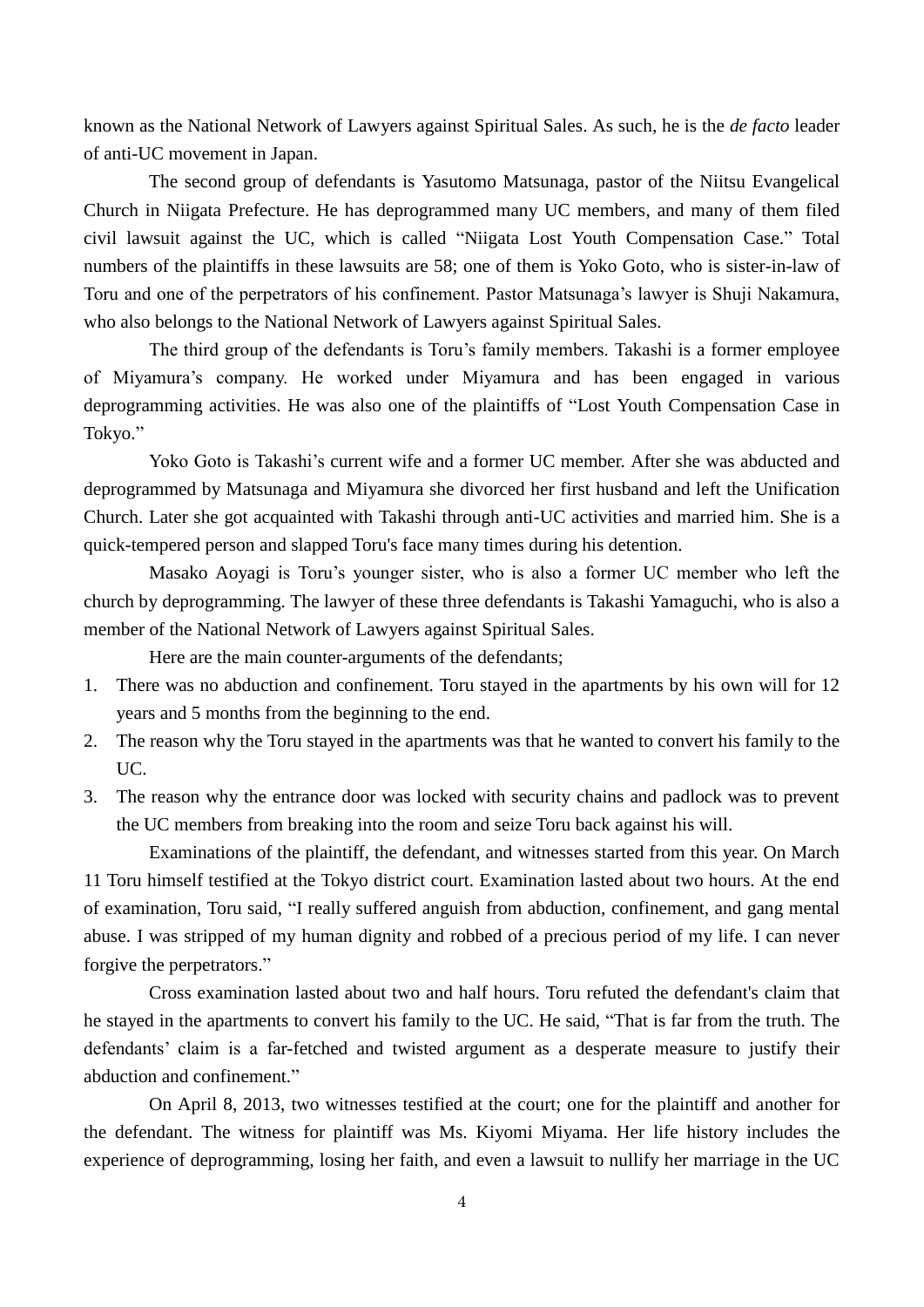to a Korean man, as a condition of her release. She happened to be confined in the same apartment building as Toru Goto. Although her renunciation of faith was not faked, she later regained her faith and came back to the UC. She testified as follows:

I was kidnapped in mid-February of 1996 and submitted to forced de-conversion for 2 years and 7 months. Miyamura visited my room and persuaded me to leave the church. When Miyamura confirmed that I had lost faith, he forced me to accompany him to persuade other UC members who were also confined at that time, including Mr. Toru Goto who was locked up in a room on the upper level of the same apartment building. I visited Mr. Goto's room in 1998. When a former member of UC tapped on the front door, Mr. Goto's family member opened the heavy lock and let us in. His family member locked the door again from inside with chains and a padlock behind us. When I was taken to that room, Miyamura and others were already there, speaking to Mr. Goto. His head was drooped the whole time Miyamura was showering him with words of criticism. I felt terrible stress in the anguished, tense atmosphere of the persuasion. I felt very, very sorry for Mr. Goto, who cast his eyes down. Therefore, I could not say anything to him. When we left the room, Mr. Goto's family member unlocked the front door for us and relocked it after we stepped out.

Ms. Miyama also testified that her family's decision and actions were controlled by Miyamura and the confinement place was prepared by members of "Mizukukikai," which is managed by Miyamura.

The witness for defendant was Mr. Fumiaki Ohkura, who is a former employee of Miyamura's company. He was a plaintiff in "Lost Youth Compensation Case in Tokyo," and has been active in supporting Miyamura's deprogramming activity.

In his testimony, he said, "I agreed to have a discussion with my family members according to my own free will. Mr. Miyamura is a wonderful person who saved me. He didn't force me to leave the church." However, in the book titled "What Parents Should Know," edited by The Mind-Control Institute and published in 1997, Mr. Ohkura's younger sister contributed an article, in which she quotes him—at the time of his deprogramming—as follows: "You betrayed my trust in you…You brought me here without my permission… It's obvious that this apartment was prepared for conversion. You're gonna pay for this! I'll sue you… Everybody lied to me and brought me here! I can't trust you," etc. In his cross examination, Toru's lawyer pointed out inconsistency between description of this book and his testimony. He got upset and began to cry. Finally even slipped up and admitted, "My parents didn't let me out."

On May 14, Defendant Takashi, Toru's brother testified at court. He claimed that:

- 1. There were no such things as abduction and confinement.
- 2. Toru had stayed in the apartments by his own will.
- 3. He was able to leave the apartment anytime if he wanted.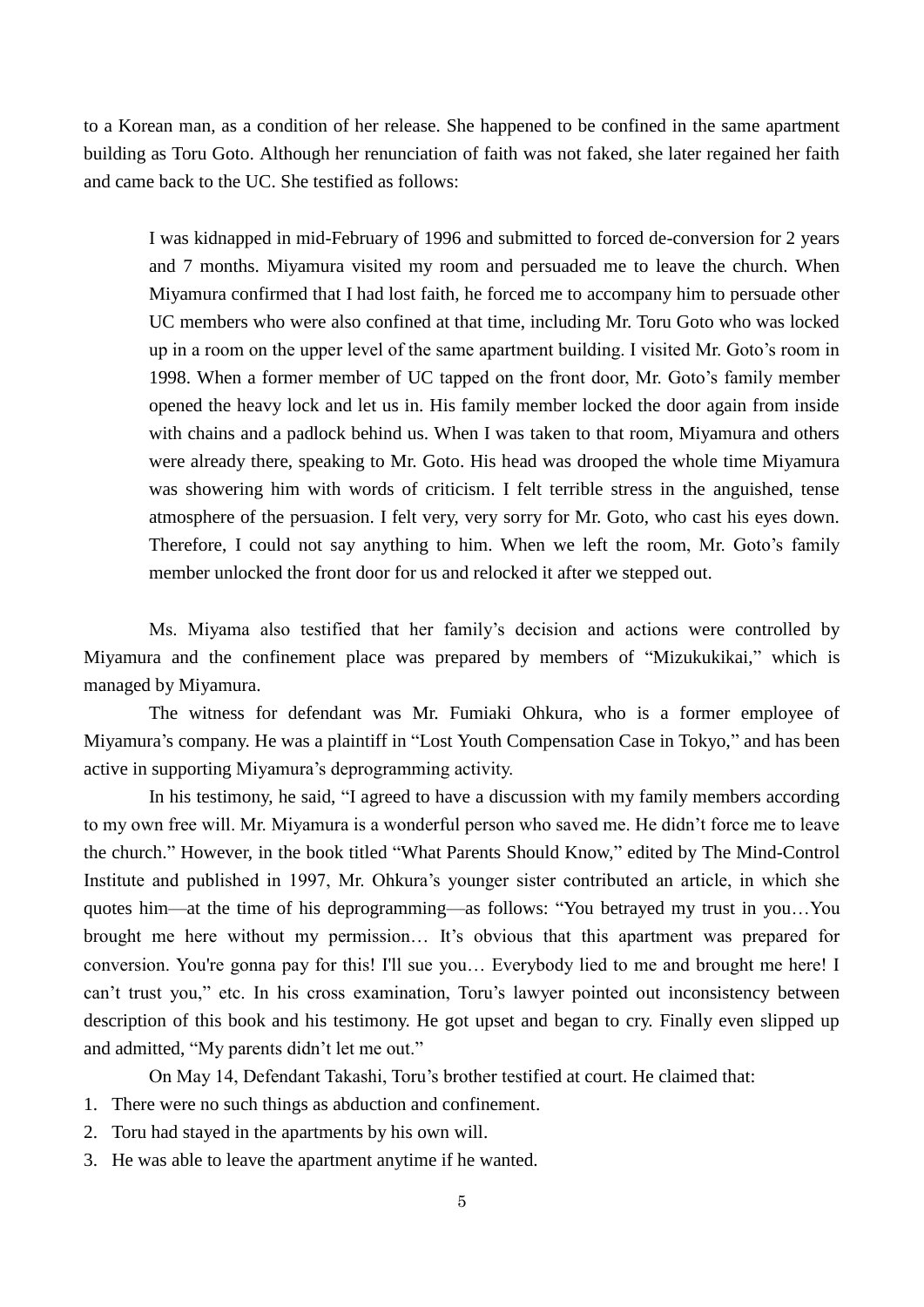In his cross examination, Toru's lawyer asked Takashi, "If there is any such example where parents released their child by their own decision without permission of Miyamura, tell me concretely! Is there such a case?" Then Takashi replied, "As far as I know, there is no such a case."

On June 3, Pastor Yasutomo Matsunaga and Yoko Goto, Toru's sister-in-law, testified. Pastor Matsunaga claimed, "I was just asked by family members to participate in their discussion. Of course I always participated in the discussion with the consent of UC believers. Since it was a family discussion, family members took full responsibility and I am in no way responsible for it."

However, his testimony contradicts evidence produced in court by the plaintiff. One of them is Pastor Matsunaga's video clip to educate parents of UC members. (photo) This is one scene of the video clip, in which Pastor Matsunaga gives specific guidance on kidnapping and confinement.

Another piece of evidence is a "kidnapping and confinement manual" hand-written by Pastor Matsunaga. In this manual, concrete methods of abduction and confinement are described for example:

- "Child rescue" [abduction] may require the engagement of six or so individuals.
- In the persuasion sessions, the parents should not leave the site without the persuader's consent, and the child must be convinced that there is absolutely no way out.

The manual also lists "the criteria of judgment" to release the captive person

Yoko Goto repeated basically the same claim as her husband. However, she learned from Takashi's examination that he failed because he was too honest and tried to answer every question of the lawyer. At the time of her cross-examination, she said nothing concrete. She said "I don't know" 21 times during her cross-examination.

On June 17, Miyamura and Masako Aoyagi, Toru's younger sister, testified. Miyamura claimed that he was just a counselor and asked by family members to participate in their family discussion, with Toru's consent. However, Miyamura himself contributed an article to the previously-mentioned book "What Parents Should Know," and the article indicates that his testimony is false. His advice to parents in the book is as follows:

The more important thing is that it is extremely dangerous for you to be the judge of this….there is no other way than to depend on an experienced counselor for this judgment....it is better to say that he/she is already beyond your level of treatment.

As for specific actions from here on, the point is to seek out an expert to request the actual "rescue counseling"... Once you have found a counselor who is reliable, you should entrust things in his hands, without any doubt.

With this, all examination finished. From now on, the both sides will submit final documents and the court will hand down a ruling on the case as early as the end of this year.